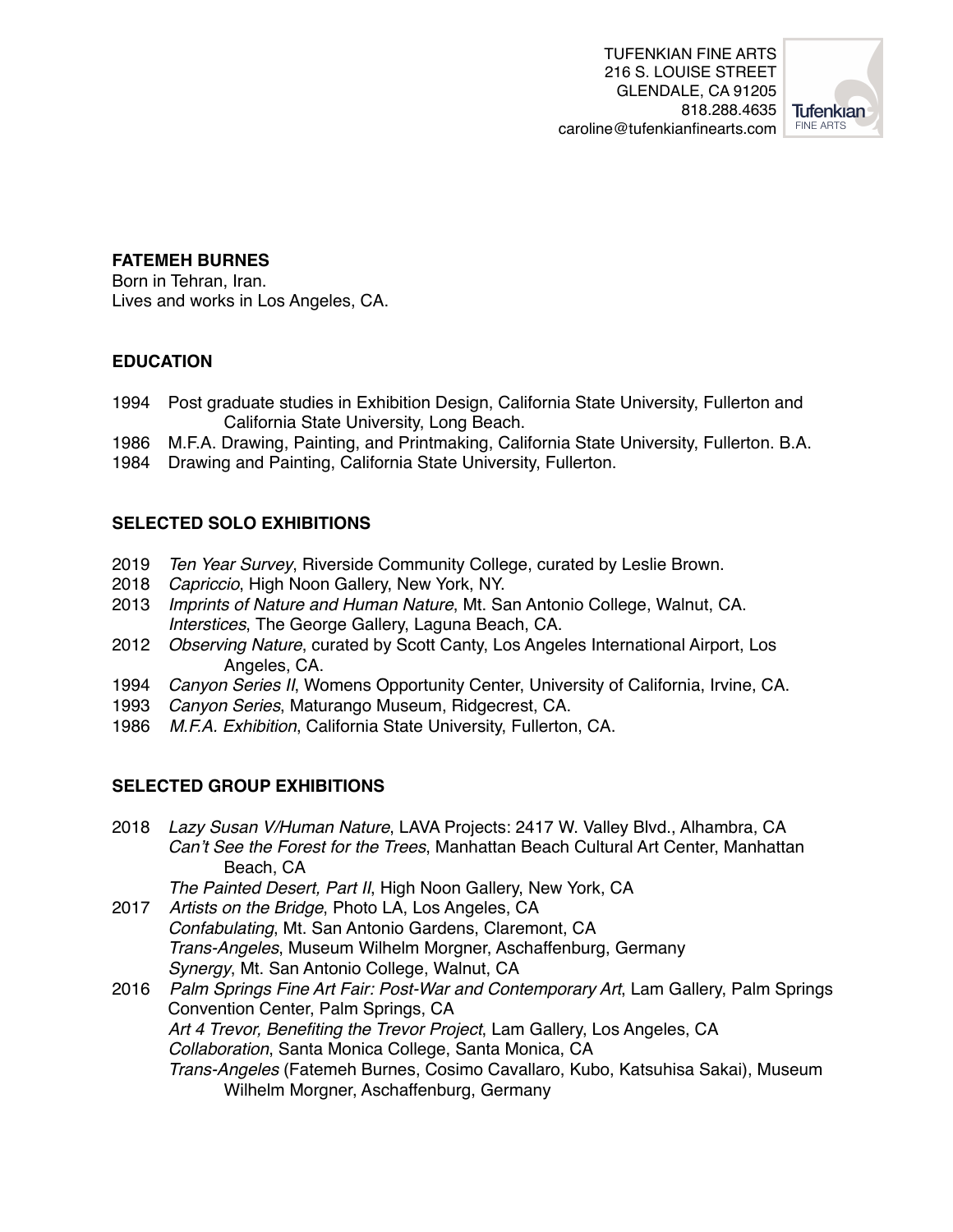|      | Trans-Angeles: Crossover Experimentation, Chabot Museum, Rotterdam, the<br>Netherlands                                      |
|------|-----------------------------------------------------------------------------------------------------------------------------|
|      | The Language of Perpetual Conditions, California State University Los Angeles Fine                                          |
|      | Art Gallery, Los Angeles, CA                                                                                                |
|      | Abstract Never Is, ViCA & Muzuemm, Venice, CA                                                                               |
|      | Photo LA, Los Angeles, CA                                                                                                   |
| 2015 | How Many Miles to Babylon: Recent Paintings from Los Angeles and New York, curated                                          |
|      | by Peter Frank, C24 Gallery, New York, NY                                                                                   |
|      | Water Works, curated by Juri Koll, Museum of Art and Hitory Cedar, Lancaster, CA                                            |
|      | Visualizations in Art and Science, South Bay Contemporary, San Pedro, CA                                                    |
|      | Water Works II, curated by Juri Koll, The Loft at Liz's, Los Angeles, CA<br>Curate This, The Gabba Gallery, Los Angeles, CA |
|      | Flock, Gayna Walska Lotusland, Santa Barbara, CA                                                                            |
| 2014 | Transforming Feminism, South Bay Contemporary, San Pedro, CA                                                                |
|      | Trans-Angeles, curated by Peter Frank, Wilhelm-Morgner-Haus museum, Soest,                                                  |
|      | Germany                                                                                                                     |
|      | Water Works, curated by Juri Koll, Porch Gallery, Ojai, CA                                                                  |
|      | Rewilding, Manhattan Beach Creative Arts Center, Manhattan Beach, CA                                                        |
| 2013 | Urban Asia and the Evolution of ZERO+ Publishing, Offramp Gallery, Pasadena, CA                                             |
|      | Dangerous Beauties, curated by John O'Brien, Sturt Haaga Gallery, La Canada                                                 |
|      | Flintridge, CA                                                                                                              |
|      | Guides, dA Center for the Arts, Pomona, CA                                                                                  |
|      | Flux/Quirk, The George Gallery, Laguna Beach, CA                                                                            |
| 2012 | Un-Natural, curated by Scott Canty, Los Angeles Municipal Art Gallery, Los Angeles, CA                                      |
|      | Didactic, Mt. San Antonio College, Walnut, CA The George Gallery, Laguna Beach, CA                                          |
| 2011 | Transition: In Memory of Richard Raynard, Mt. San Antonio College, Walnut, CA                                               |
|      | Text and Texture, curated by Peter Frank, Fresh Paint Art Advisors, Culver City, CA                                         |
| 2008 | Inversion, Mt. San Antonio College, Walnut, CA,                                                                             |
| 2006 | Sequence: Part Two, Mt. San Antonio College, Walnut, CA,                                                                    |
| 2001 | Synchronicity, Mt. San Antonio College, Walnut, CA,                                                                         |
| 1998 | Miniature, Olga Dollar Gallery, San Francisco, CA,<br>Separate Reality, Mount San Antonio College, Walnut, CA               |
| 1995 | The Committed Image, Mt. San Jacinto College, San Jacinto, CA,                                                              |
| 1994 | Aesthetic Processes, Mt. San Antonio College, Walnut, CA,                                                                   |
|      | Dreams and Tokens, Olga Dollar Gallery, San Francisco, CA,                                                                  |
| 1995 | Art Store Gallery, Newport Beach, CA,                                                                                       |
|      | Edinger Gallery, Art Institute of Southern California, Laguna Beach, CA                                                     |
|      | Saddleback College Art Gallery, Mission Viejo, CA,                                                                          |
|      | Landscape Plus, Olga Dollar Gallery, San Francisco, CA,                                                                     |
| 1991 | Man and the Environment, Mission Hospital, Mission Viejo, CA,                                                               |
|      | Spirit of the Canyons: A Celebration, Saddleback College, Mission Viejo, CA,                                                |
| 1990 | Save-a-Tree Exhibition, CSUF Tucker Wildlife Sanctuary, Fullerton, CA,                                                      |
|      | Saddleback College Art Gallery, Mission Viejo, CA,                                                                          |
|      | Point of View, Fullerton College Art Gallery, Fullerton, CA,                                                                |
| 1989 | Edinger Gallery, Art Institute of Southern California, Laguna Beach, CA,                                                    |
|      | On the Edge, California State University, Fullerton, CA,                                                                    |
| 1989 | Interchange, Claremont Graduate School, Claremont, CA,                                                                      |
| 1986 | Exit Gallery (two-person exhibition), California State University, Fullerton, CA,                                           |
| 1982 | Orange Coast College, Costa Mesa, CA,                                                                                       |
|      |                                                                                                                             |